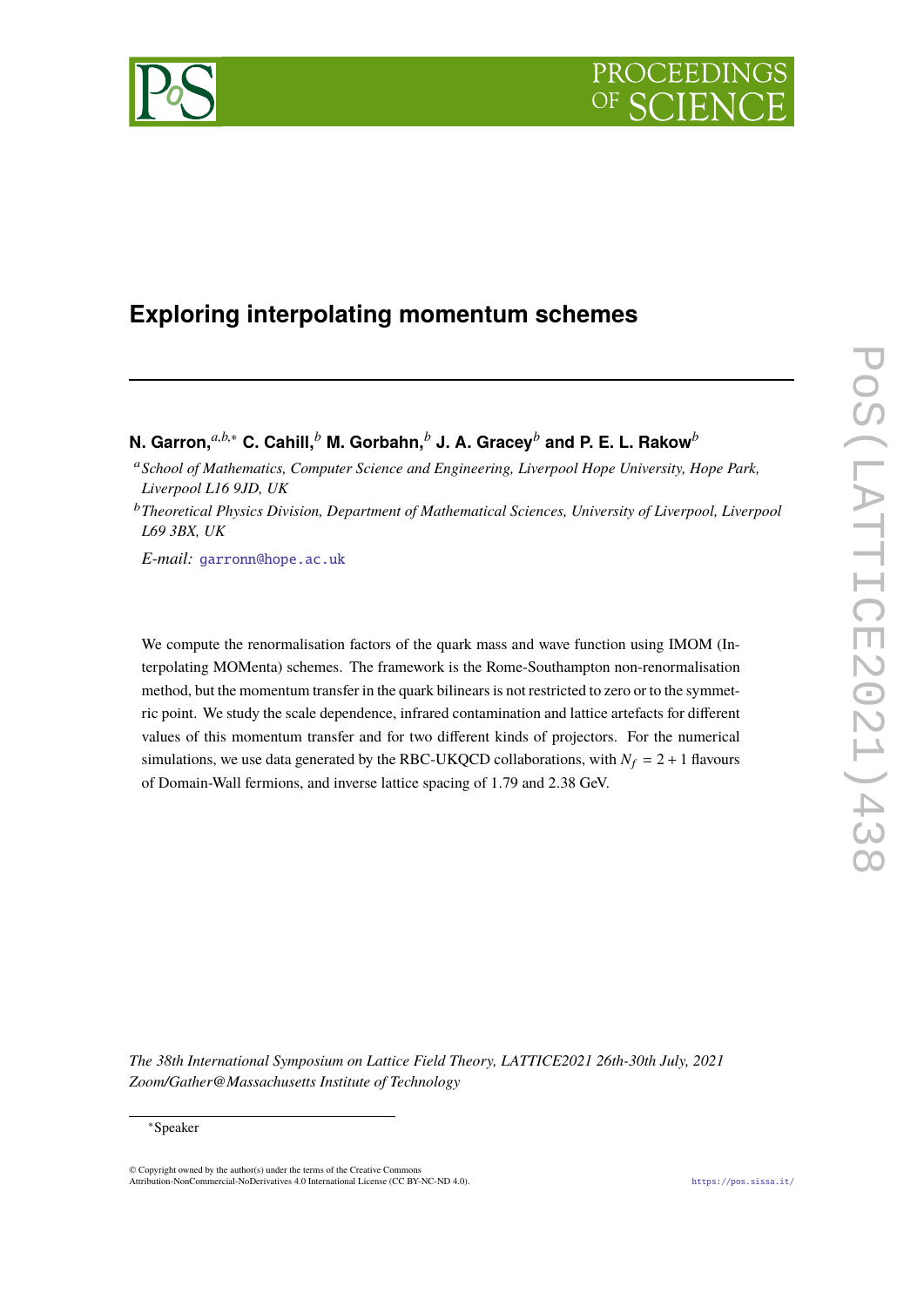

<span id="page-1-0"></span>

**Figure 1:** Left: a quark bilinear with incoming momentum  $p_1$ , outgoing momentum  $p_2$  and momentum transfer  $q = p_1 - p_2$ . Right: relationship between  $\omega$  and the angle  $\alpha$  between the incoming and outgoing momenta.

# **1. Kinematics**

In the framework of the Rome-Southampton method [\[1\]](#page-6-0), one imposes a set of renormalisation conditions on composite operator Green's functions computed non-perturbatively on the lattice. We consider here a generic flavour non-singlet quark bilinear  $O_{\Gamma} = \bar{\psi}_i \Gamma \psi_j$ , where  $i \neq j$  and  $\Gamma$  is a Direct matrix. We suppose the flavour indices *i* and *i* for simplicity. Traditionally the momentum Dirac matrix. We suppress the flavour indices *i* and *j* for simplicity. Traditionally the momentum transfer is chosen is to be either zero or such that  $p_1^2 - p_2^2 = (p_1 - p_2)^2$ , where  $p_1$  and  $p_2$  are the incoming and outgoing momenta, respectively (see Fig. [1\)](#page-1-0). The former is known to lead to exceptional kinematics and therefore potentially large unwanted infrared contributions; the latter is referred to as the *symmetric* point and defines a so-called RI/SMOM scheme [\[2,](#page-6-1) [3\]](#page-6-2). The main purpose of the RI/SMOM kinematics is to suppress the unwanted low-energy contributions. Here we want to generalise this choice of kinematics. As usual, the renormalisation scale is called  $\mu$ , but we define an additional parameter  $\omega$  such that

$$
(p_1 - p_2)^2 = \omega \mu^2, \qquad (1.1)
$$

$$
\mu^2 = p_1^2 = p_2^2 \,. \tag{1.2}
$$

It follows that  $\omega = 0$  corresponds to zero-momentum transfer and  $\omega = 1$  corresponds to the RI/SMOM kinematics. Although it makes sense to fix  $\omega$  to either of these values in order to be left with only one scale in the game, in general the parameter  $\omega$  can take any value between 0 and 4. One can define an angle  $\alpha$  between  $p_1$  and  $p_2$  and we find that  $\omega = 2(1 - \cos \alpha)$ , as illustrated in Fig. [1.](#page-1-0) It is clear that the extreme values of  $\omega$  where  $p_1$  and  $p_2$  are parallel or anti-parallel can lead to collinear singularities. Letting  $\omega$  vary as a free parameter defines the RI/IMOM schemes (we will now drop the "RI" to ease the notations). The interested reader can find more details in [\[4\]](#page-6-3).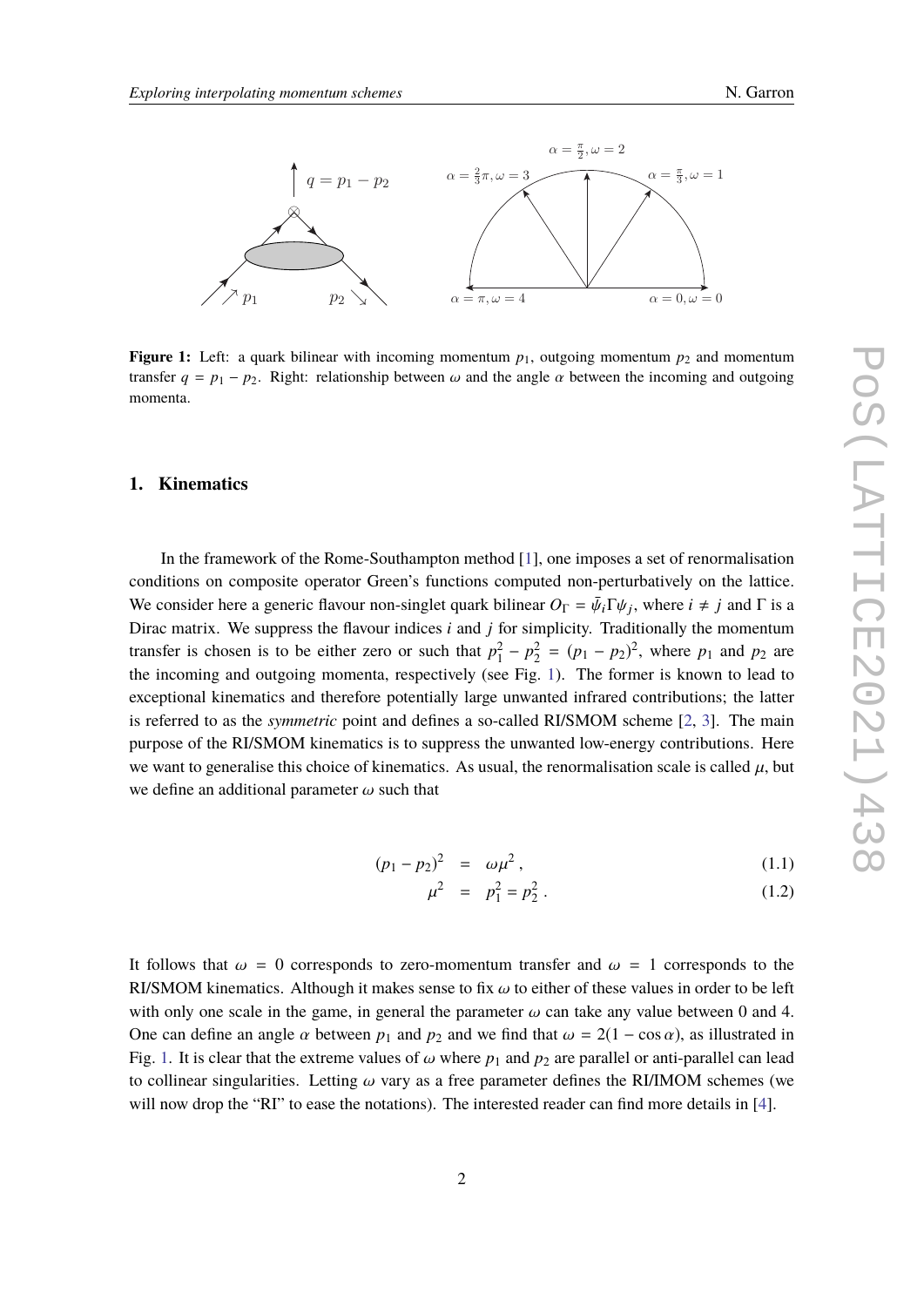# **2. Definitions**

# **2.1 Z-factors**

We study  $Z_m$  and  $Z_q$ , the renormalisation factors of the quark mass and wave function, respectively. The are defined in the chiral limit (*m* represents the quark mass) through

<span id="page-2-0"></span>
$$
Z_q^{(X)}(\mu,\omega) = Z_V \lim_{m \to 0} \left[ \Lambda_V^{(X)} \right]_{\text{IMOM}}, \qquad (2.3)
$$

$$
Z_m^{(X)}(\mu,\omega) = \frac{1}{Z_V} \lim_{m \to 0} \left[ \frac{\Lambda_S}{\Lambda_V^{(X)}} \right]_{\text{IMOM}}.
$$
 (2.4)

On the right-hand-side of Eqs. [\(2.3\)](#page-2-0) and [\(2.4\)](#page-2-0),  $\Lambda_{S,P}$  represent the amputated and projected vertex functions computed on Landau-gauge fixed configurations, at finite quark mass  $m = Z_m m_{bare}$ (we take all quark masses to be same for simplicity). The values of  $Z_V$  are known from previous work [\[5\]](#page-6-4). The choice of projector is denoted by  $X \in (\gamma_{\mu}, \phi)$ , more explicitly:

$$
\Lambda_S = \frac{1}{12} \text{Tr}[\Pi_S], \qquad (2.5)
$$

$$
\Lambda_V^{(\gamma_\mu)} = \frac{1}{48} \text{Tr}[\gamma_\mu \Pi_{V^\mu}], \qquad (2.6)
$$

$$
\Lambda_V^{(q)} = \frac{q^{\mu}}{12q^2} \text{Tr}[q \Pi_{V^{\mu}}], \qquad (2.7)
$$

where  $\Pi_{\Gamma}$ ,  $\Gamma = S$ ,  $V^{\mu}$  represents the amputated vertex function:

$$
\Pi_{\Gamma} = \langle G^{-1}(-p_2) \rangle V_{\Gamma}(p_2, p_1) \langle G^{-1}(p_1) \rangle , \qquad (2.8)
$$

and

$$
V_{\Gamma}(p_2, p_1) = \langle \psi(p_2) O_{\Gamma} \bar{\psi}(p_1) \rangle, \qquad (2.9)
$$

$$
= \sum_{x} \langle G_x(-p_2) \Gamma G_x(p_1) \rangle , \qquad (2.10)
$$

$$
G(p) = \sum_{x} G_x(p). \qquad (2.11)
$$

Finally, within our conventions,  $G_x(p)$  represents an incoming quark propagator with momentum *p*, where the Fourier transform is computed at space-time point *x*, explicitly:

$$
G_x(p) = \sum_{y} D^{-1}(x, y)e^{ip.(y-x)}.
$$
 (2.12)

In order to assess some systematic errors, we also implement the vertex function for  $\Lambda_A$  and  $\Lambda_P$ . They are defined exactly in the same way, with  $V \rightarrow A$  and  $S \rightarrow P$  in the previous equations

### **2.2 Running**

We compute the non-perturbative scale evolution of  $Z_y$ ,  $y \in (m, q)$ , we define  $\Sigma_m$  as:

$$
\Sigma_{\mathcal{Y}}^{(X)}(a,\mu,\mu_0,\omega,\omega_0) = \lim_{m \to 0} \frac{Z_{\mathcal{Y}}^{(X)}(a,\mu,\omega)}{Z_{\mathcal{Y}}^{(X)}(a,\mu_0,\omega_0)},
$$
\n(2.13)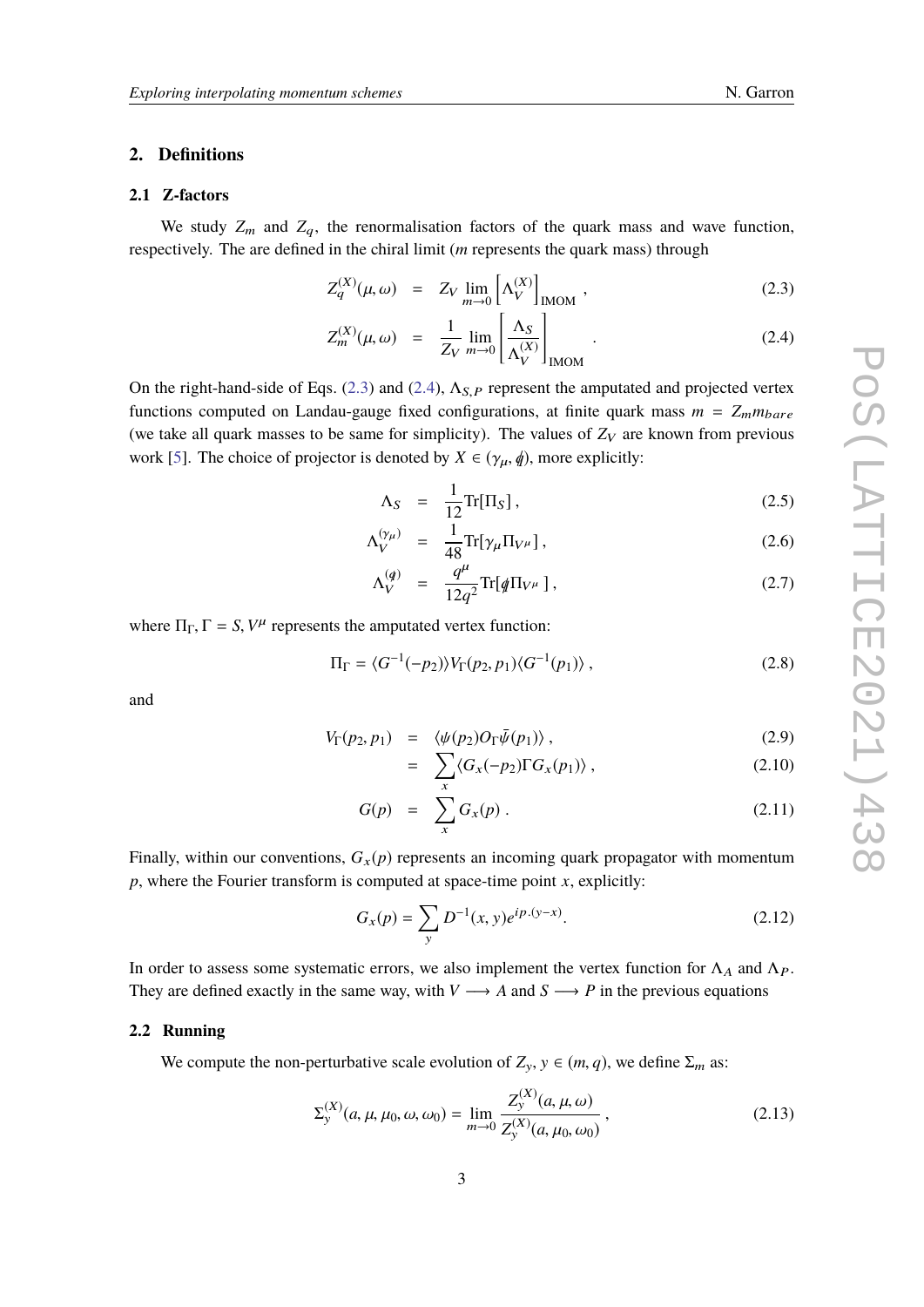<span id="page-3-0"></span>

**Figure 2:** As a measure of chiral symmetry breaking effects we show  $(\Lambda_S - \Lambda_P)/\Lambda_V$  for the  $\gamma_u$ -projector, as a function of  $\omega$ , for a fixed value of  $\mu$ . The unwanted low energy contributions decrease quickly as  $\omega$ increases.

where as above *X* can be either  $\gamma_{\mu}$  or  $\phi$ . We take the continuum limit :

$$
\sigma_{y}^{(X)}(\mu, \mu_0, \omega, \omega_0) = \lim_{a^2 \to 0} \Sigma_{y}^{(X)}(a, \mu, \mu_0, \omega, \omega_0) . \tag{2.14}
$$

We also compute this running in perturbation theory at Next-to-Next-to-Leading Order (NNLO). We note that for  $Z_m$ , the corresponding anomalous dimensions have been recently computed in [\[6\]](#page-6-5) and [\[7\]](#page-6-6) at N<sup>3</sup>LO in the case  $\omega = 1$ . In  $\overline{\text{MS}}$ , they can be found in [\[8\]](#page-6-7), together with the one of the quark wave function for the  $\phi$ -projector.

# **3. Results**

As it is often the case for a NPR study, the choice of the lattice discretisation is of crucial importance. The good chiral-flavour properties of the Domain-Wall fermions are essential to disentangle physical infrared contributions from artefacts due to the choice of fermionic action. In absence of chiral symmetry breaking, we should find  $\Lambda_S = \Lambda_P$ . In Fig. [2,](#page-3-0) we show  $(\Lambda_S - \Lambda_P)/\Lambda_V$  as a function of  $\omega$ , for  $\mu = 1.5$  GeV (we divide by  $\Lambda_V$  to cancel the quark wave function renormalisation factor). We find that this quantity is much smaller for  $\omega \ge 2$  than for  $\omega = 1: \sim 0.03$  vs.  $\sim 0.10$ . This could be important for four-quark operators such as  $(S - P) \times (S - P)$  and  $(S - P) \times (S + P)$ which can also mix due to chiral symmetry breaking effects.

In Fig[.3](#page-4-0) we show the non-perturbative scale evolution for  $Z_q^{(q)}$  at finite lattice spacing and in the continuum, for different values of  $\omega = \omega_0$ . We expect this quantity to be  $\omega$ -independent due to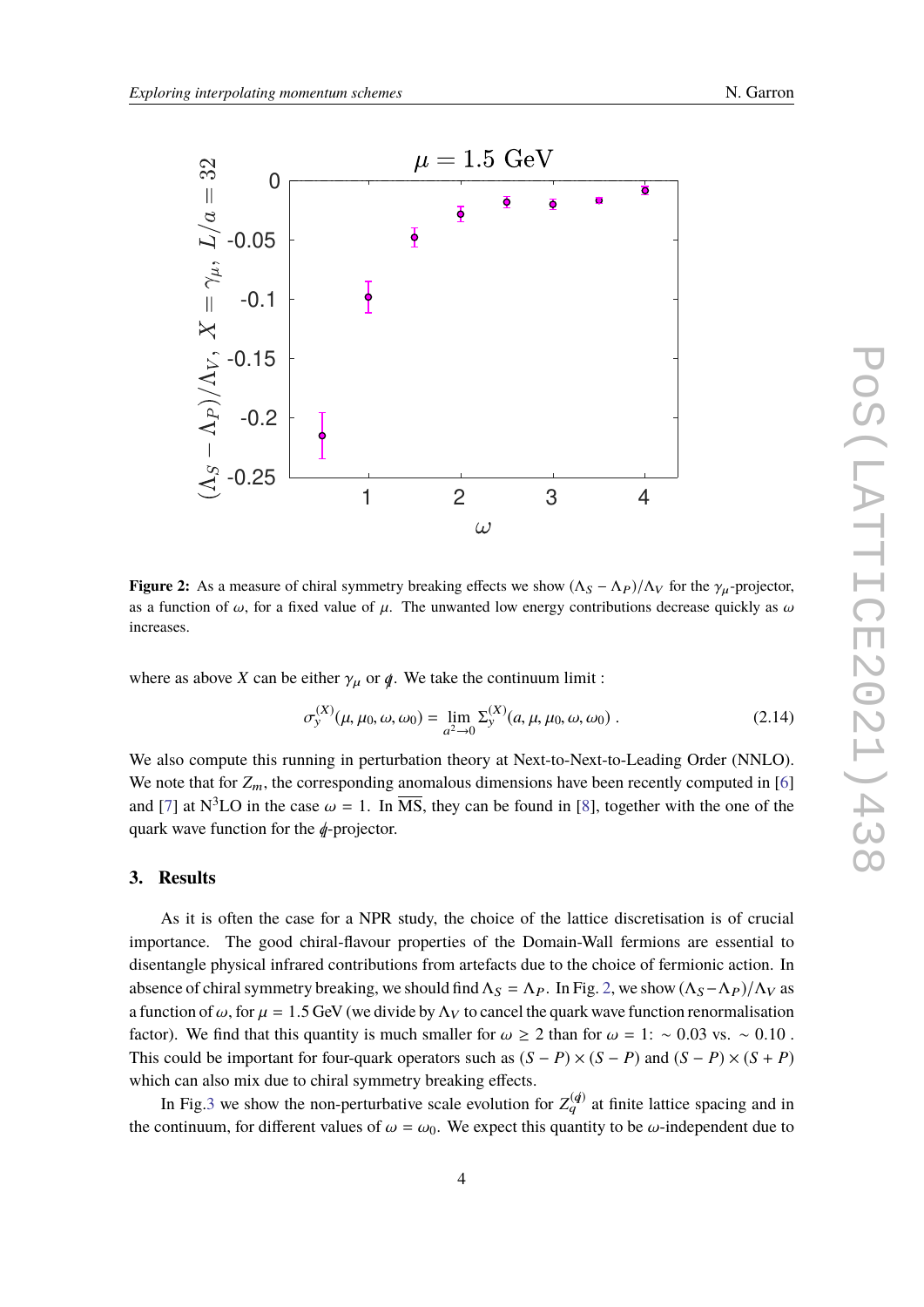<span id="page-4-0"></span>

**Figure 3:** Example of continuum extrapolations for  $\sigma_q^{(d)}(\mu, \mu_0, \omega, \omega_0)$ .

the vector Ward-Takahashi identity. Although after continuum extrapolation this quantity is indeed  $\omega$ -independent (to a good approximation), this is clearly not the case at finite lattice spacing. Using this quantity as a measure of the discretisation effects, Fig[.3](#page-4-0) suggests that the region  $\omega \sim 2.0 - 2.5$ is less affected by lattice artefacts (for this quantity).

We show the running of the quark mass in Fig. [4](#page-7-0) for the  $\gamma_{\mu}$ -scheme: both the non-perturbative scale evolution  $\sigma_m^{(\gamma\mu)}(\mu, \mu_0, \omega, \omega_0)$  and the perturbative prediction  $u_m^{(\gamma\mu)}(\mu, \mu_0, \omega, \omega_0)$ . We fix  $\omega =$  $\omega_0 = 0.5, 1.0, 1.5, \ldots, 4.0$  and let  $\mu$  vary between 1 and 4 GeV. We find a good agreement for intermediate values of  $\mu$  and  $\omega$ , where both perturbation theory and lattice artefacts are expected to be under control. There is also a good agreement for small values of  $\mu$  (within our statistical and systematic uncertainties) where we would have expected non-perturbative effects to be more visible. We also find that out of the two projectors, perturbation theory and lattice results agree best in the  $\gamma_\mu$ -scheme. On the other hand, the lattice artefacts for large values of  $\mu$  and  $\omega$  become relevant for  $q^2 \ge 25 \text{GeV}^2$ . This becomes particularly visible for large values of  $\omega = 4$ , where perturbation theory also becomes less reliable.

The only significant (relative) discrepancy we found is for  $Z_q^{(q)}$ , the quark wave function in the  $\phi$ -scheme. However, this quantity should be  $\omega$ -independent (up to lattice artefacts) and has no  $\mu$ -dependence at leading order (in the Landau gauge). We show our results in Tables [1](#page-5-0) and [2.](#page-5-1) In this case the perturbative prediction is known at  $N<sup>3</sup>$ LO. As we can see from these tables, the series converges very poorly in the sense that the relative difference decreases very slowly as we increase the order of the expansion. The difference between the non-perturbative result and the  $N^3LO$ prediction, namely  $\sim 1.0195 - 1.0113 \sim 0.0082$ , could then be explained by higher corrections. On the other hand, for  $X = \gamma_{\mu}$ , we find a much better convergence of the perturbative expansion and a good agreement between the perturbative and non-perturbative running after conversion to  $\overline{\text{MS}}$ .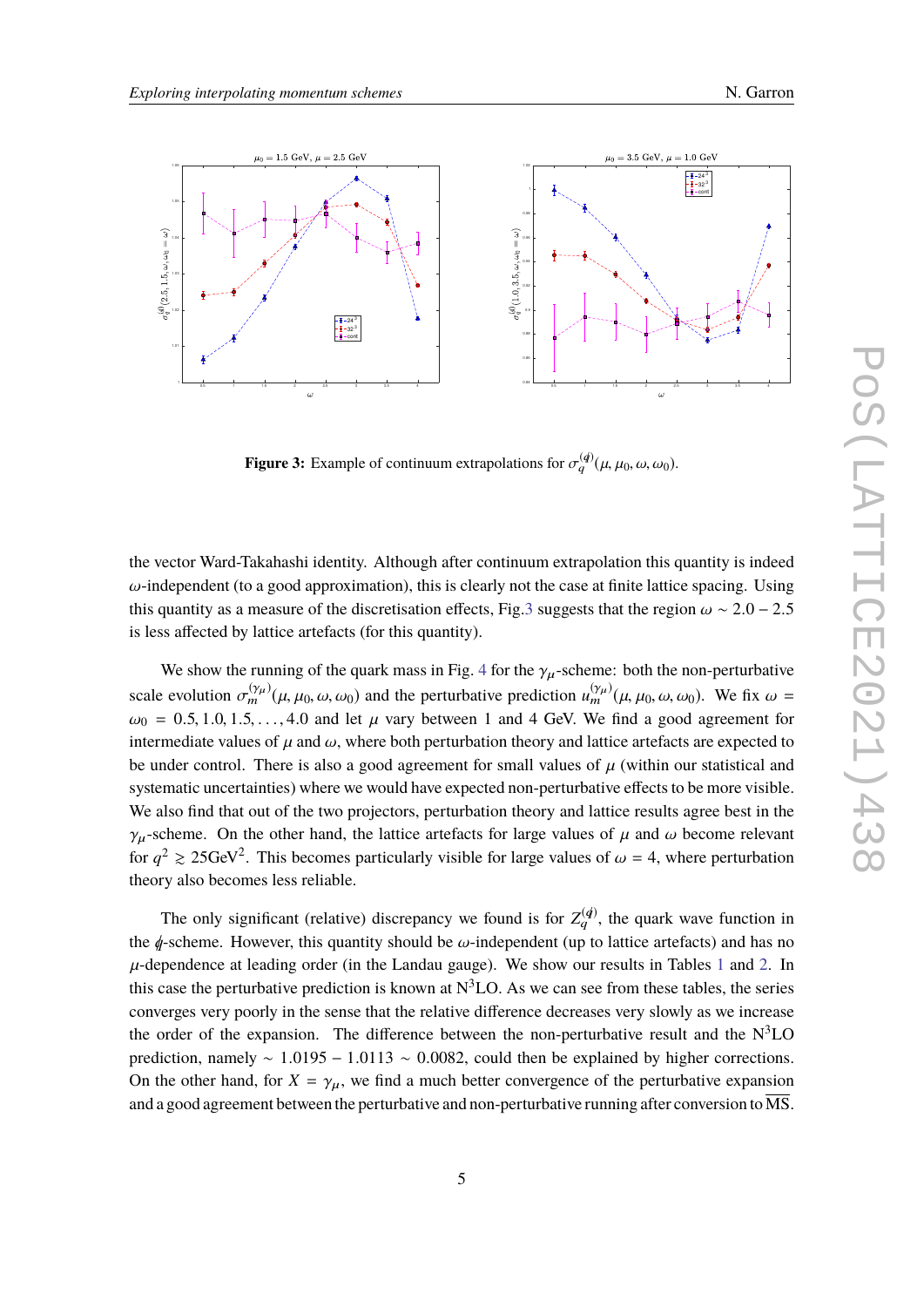<span id="page-5-0"></span>

| Scheme                                                                                                                     |  |                                                                          | LO NLO NNLO NNNLO | <b>NP</b>                             |
|----------------------------------------------------------------------------------------------------------------------------|--|--------------------------------------------------------------------------|-------------------|---------------------------------------|
| <b>MS</b>                                                                                                                  |  | $\begin{array}{ l} \n\vert 1.0 & 1.0048 & 1.0062 & 1.0064 \n\end{array}$ |                   |                                       |
| $\overline{MS} \leftarrow \gamma_{\mu}$ 1.0 1.0069 1.0078 N.A.<br>$\overline{MS} \leftarrow \phi$ 1.0 1.0195 1.0175 1.0146 |  |                                                                          |                   |                                       |
|                                                                                                                            |  |                                                                          |                   |                                       |
| $\gamma_\mu$                                                                                                               |  |                                                                          |                   | 1.0 1.0017 1.0020 N.A 1.0037(20)      |
| $\oint$                                                                                                                    |  |                                                                          |                   | 1.0 $1.0048$ 1.0081 1.0113 1.0195(25) |

<span id="page-5-1"></span>**Table 1:** Running between 2 and 2.5 GeV for the quark wave function in  $\overline{MS}$  and in the SMOM schemes  $\gamma_{\mu}(\omega = 1)$  and  $\oint$ . In this case the running is known at NNNLO.

| Scheme       |        |        | NLO-LO NNLO-NLO NNNLO-NNLO |
|--------------|--------|--------|----------------------------|
| <b>MS</b>    | 0.0048 | 0.0013 | 0.0003                     |
| $\gamma_\mu$ | 0.0017 | 0.0003 |                            |
| a            | 0.0048 | 0.0033 | 0.0032                     |

**Table 2:** Study of the convergence of the perturbative series for running of the quark wave function between 2 and 2.5 GeV in  $\overline{\text{MS}}$ , SMOM- $\gamma_\mu$  and  $\phi$ .

# **4. Conclusions and outlook**

We have implemented several IMOM schemes defined via two different projectors and determined the renormalisation factors and non-perturbative scale evolution functions of the quark mass and wave function. We find that the non-pertubative and perturbative results agree very well as long as we stay from the corner of the  $\omega$ ,  $\mu$  plane, with one exception, namely  $Z_q^{(d)}$ . There, we argued that the necessary for this relatively hed agreement is the necessary constructive averaging the reason for this relatively bad agreement is the poor convergence of the perturbative expansion. We have shown some cases where  $\omega \sim 2.0 - 2.5$  lead to substantially reduced infrared contamination and better control over the discretisation effects, compared to standard SMOM kinematics.

We used two lattice spacings in this proof of concept study, clearly adding a finer lattice could potentially allow us to probe the Rome-Southampton window even further. It will also be interesting to extend this study to the case of four-quark operators where the infrared contaminations due to chiral symmetry breaking are significantly more sizeable. The hope is that increasing the value of ω will reduce these contaminations (compared to  $ω = 1$ ) as it does for the bilinears.

### **5. Acknowledgements**

This work was supported by the Consolidated Grant ST/T000988/1 and the work of JAG by a DFG Mercator Fellowship. The quark propagators were computed on the DiRAC Blue Gene Q Shared Petaflop system at the University of Edinburgh, operated by the Edinburgh Parallel Computing Centre on behalf of the STFC DiRAC HPC Facility (www.dirac.ac.uk). This equipment was funded by BIS National E-infrastructure capital grant ST/K000411/1, STFC capital grant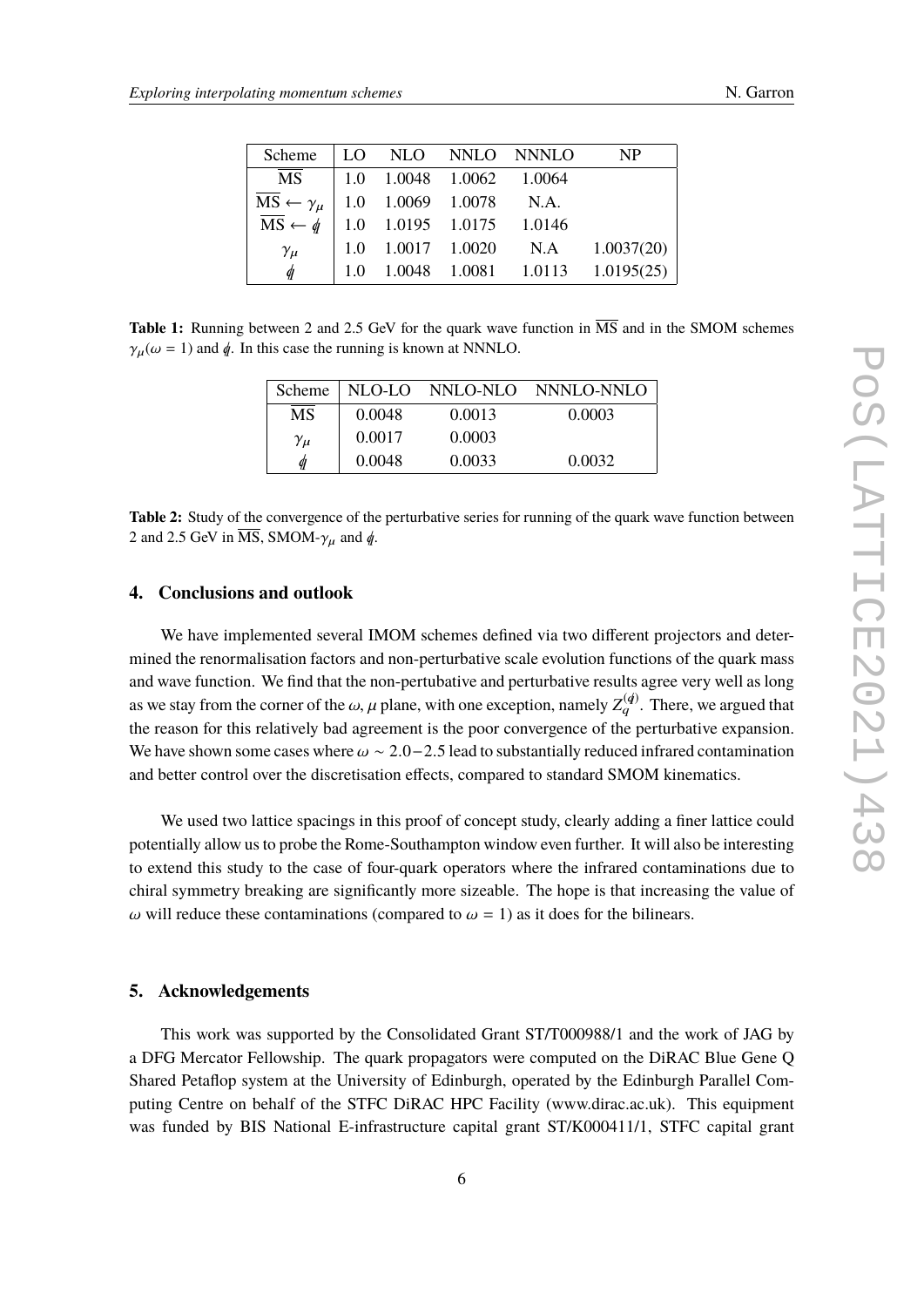ST/H008845/1, and STFC DiRAC Operations grants ST/K005804/1 and ST/K005790/1. DiRAC is part of the National E-Infrastructure.

We warmly thank our colleagues of the RBC and UKQCD collaborations. We are particularly indebted to Peter Boyle, Andreas Jüttner, J Tobias Tsang for many interesting discussions. We also thank Peter Boyle for his help with the UKQCD hadron software. We wish to thank Holger Perlt for his early contribution in this area. N.G. thanks his collaborators from the California Lattice (CalLat) collaboration and in particular those working on NPR: David Brantley, Henry Monge-Camacho, Amy Nicholson and André Walker-Loud.

# **References.**

- <span id="page-6-0"></span>[1] G. Martinelli, C. Pittori, C. T. Sachrajda, M. Testa, and A. Vladikas, "A General method for nonperturbative renormalization of lattice operators," *Nucl. Phys.* **B445** [\(1995\) 81–108,](http://dx.doi.org/10.1016/0550-3213(95)00126-D) [arXiv:hep-lat/9411010 \[hep-lat\]](http://arxiv.org/abs/hep-lat/9411010).
- <span id="page-6-1"></span>[2] Y. Aoki *et al.*, "Non-perturbative renormalization of quark bilinear operators and B(K) using domain wall fermions," *Phys. Rev. D* **78** [\(2008\) 054510,](http://dx.doi.org/10.1103/PhysRevD.78.054510) [arXiv:0712.1061 \[hep-lat\]](http://arxiv.org/abs/0712.1061).
- <span id="page-6-2"></span>[3] C. Sturm, Y. Aoki, N. H. Christ, T. Izubuchi, C. T. C. Sachrajda, and A. Soni, "Renormalization of quark bilinear operators in a momentum-subtraction scheme with a nonexceptional subtraction point," *Phys. Rev.* **D80** [\(2009\) 014501,](http://dx.doi.org/10.1103/PhysRevD.80.014501) [arXiv:0901.2599](http://arxiv.org/abs/0901.2599) [\[hep-ph\]](http://arxiv.org/abs/0901.2599).
- <span id="page-6-3"></span>[4] N. Garron, C. Cahill, M. Gorbahn, J. Gracey, and P. Rakow, "Non-perturbative renormalisation with interpolating momentum schemes," [arXiv:2112.11140 \[hep-lat\]](http://arxiv.org/abs/2112.11140).
- <span id="page-6-4"></span>[5] **RBC, UKQCD** Collaboration, Y. Aoki *et al.*, "Continuum Limit Physics from 2+1 Flavor Domain Wall QCD," *Phys. Rev. D* **83** [\(2011\) 074508,](http://dx.doi.org/10.1103/PhysRevD.83.074508) [arXiv:1011.0892 \[hep-lat\]](http://arxiv.org/abs/1011.0892).
- <span id="page-6-5"></span>[6] A. Bednyakov and A. Pikelner, "Quark masses: N3LO bridge from RI/SMOM to MS scheme," *Phys. Rev. D* **101** [\(May, 2020\) 091501.](http://dx.doi.org/10.1103/PhysRevD.101.091501) <https://link.aps.org/doi/10.1103/PhysRevD.101.091501>.
- <span id="page-6-6"></span>[7] B. A. Kniehl and O. L. Veretin, "Bilinear quark operators in the RI/SMOM scheme at three loops," *[Physics Letters B](http://dx.doi.org/https://doi.org/10.1016/j.physletb.2020.135398)* **804** (2020) 135398. <http://www.sciencedirect.com/science/article/pii/S0370269320302021>.
- <span id="page-6-7"></span>[8] K. Chetyrkin and A. Rétey, "Renormalization and running of quark mass and field in the regularization invariant and MS-bar schemes at three loops and four loops," *[Nucl. Phys. B](http://dx.doi.org/10.1016/S0550-3213(00)00331-X)* **583** [\(2000\) 3–34,](http://dx.doi.org/10.1016/S0550-3213(00)00331-X) [arXiv:hep-ph/9910332](http://arxiv.org/abs/hep-ph/9910332).